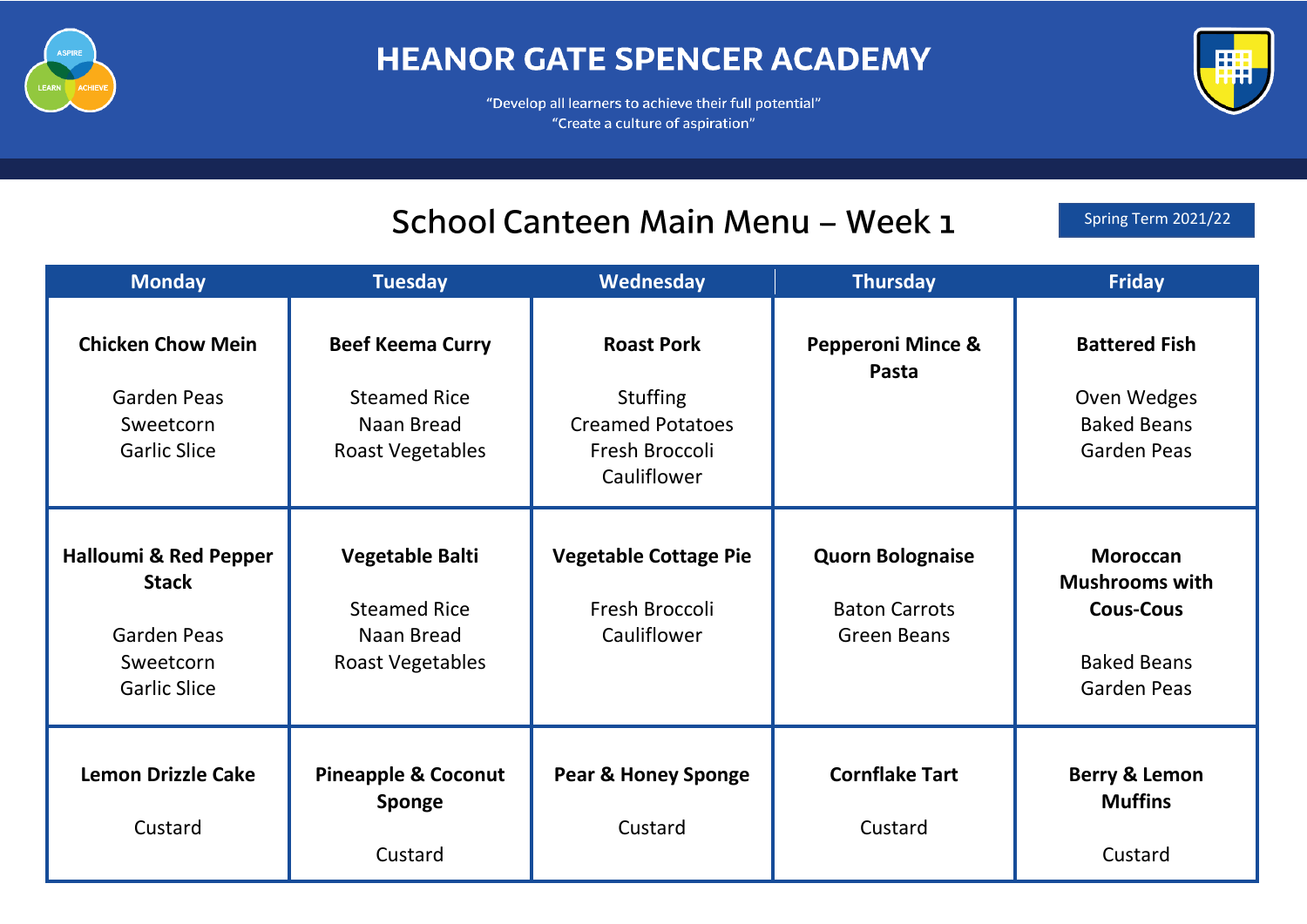

## **HEANOR GATE SPENCER ACADEMY**

"Develop all learners to achieve their full potential" "Create a culture of aspiration"



# School Canteen Main Menu - Week 2

Spring Term 2021/22

| <b>Monday</b>                                                                                             | <b>Tuesday</b>                                                                | Wednesday                                                                                             | <b>Thursday</b>                                                                                            | <b>Friday</b>                                                                            |
|-----------------------------------------------------------------------------------------------------------|-------------------------------------------------------------------------------|-------------------------------------------------------------------------------------------------------|------------------------------------------------------------------------------------------------------------|------------------------------------------------------------------------------------------|
| <b>Indian Style Patties</b><br>Sweetcorn<br><b>Steamed Rice</b><br>Naan Bread                             | <b>Chicken Traybake</b><br><b>Baton Carrots</b><br><b>Parisienne Potatoes</b> | <b>Roast Beef</b><br>Leeks<br><b>Green Cabbage</b><br><b>Chive Crushed Potatoes</b>                   | <b>Sticky Honey Mustard</b><br><b>Sausages</b><br>Fresh Broccoli<br>Cauliflower<br><b>Creamed Potatoes</b> | <b>Battered Fish</b><br>Oven Wedges<br><b>Baked Beans</b><br><b>Garden Peas</b>          |
| <b>Sweet Potato &amp;</b><br><b>Chickpea Dahl Curry</b><br>Sweetcorn<br><b>Steamed Rice</b><br>Naan Bread | <b>Vegetable Chow Mein</b><br><b>Baton Carrots</b><br><b>Garlic Slice</b>     | <b>Vegetarian Mince Roll</b><br><b>Leeks</b><br><b>Green Cabbage</b><br><b>Chive Crushed Potatoes</b> | <b>Mushroom Stroganoff</b><br>Fresh Broccoli<br>Cauliflower<br><b>Creamed Potatoes</b>                     | <b>Thai Style Jasmine Rice</b><br>with Quorn<br><b>Baked Beans</b><br><b>Garden Peas</b> |
| <b>Ginger and Treacle Cake</b><br>Custard                                                                 | <b>Iced Carrot Cake</b><br>Custard                                            | <b>Chocolate &amp; Banana</b><br>Sponge<br>Custard                                                    | Date & Cocoa Brownie<br>Custard                                                                            | <b>Krispy Cake</b><br>Custard                                                            |